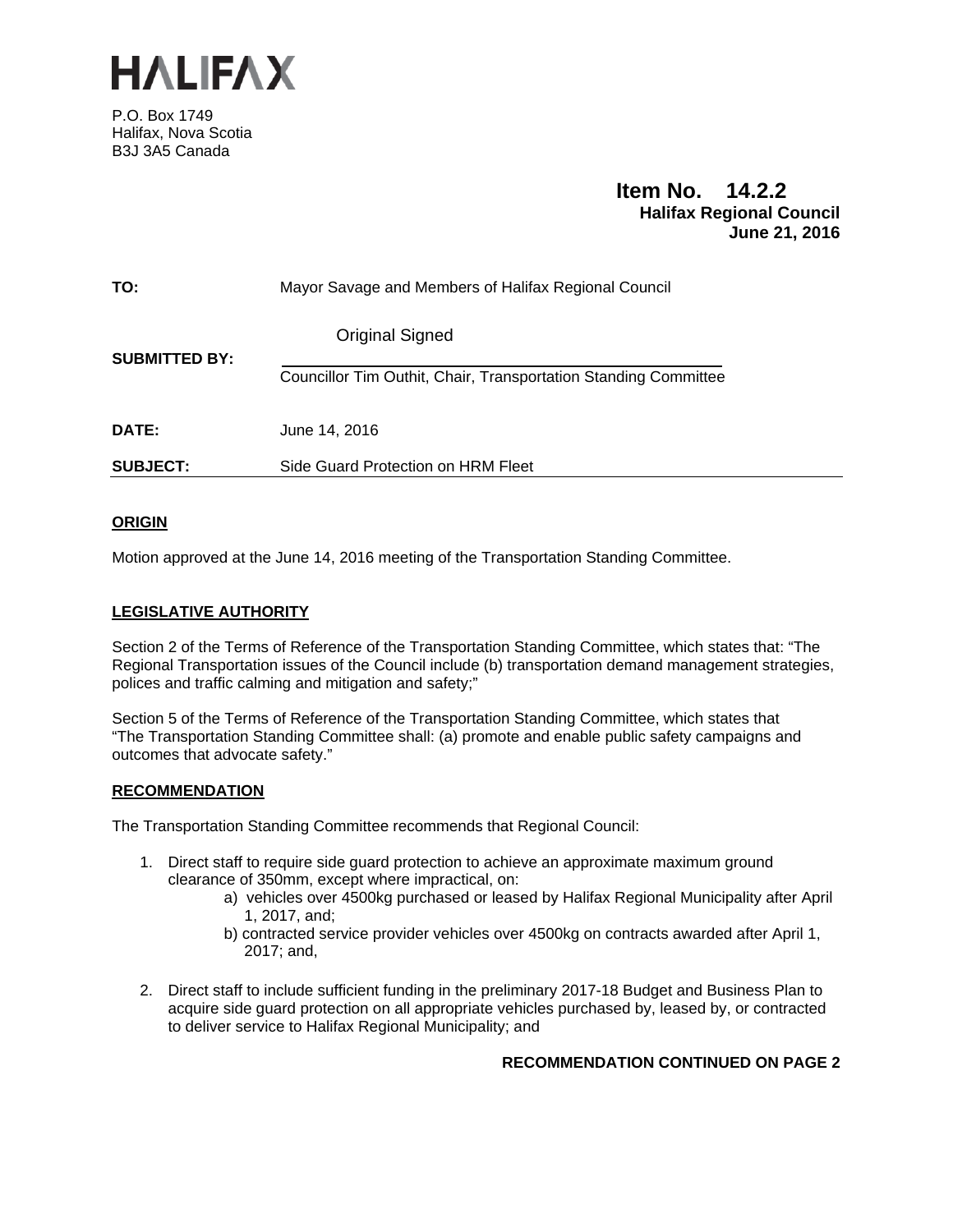- 3. Direct staff to submit a report to Transportation Standing Committee in mid-2018 detailing:
	- a) the status of side guard protection implementation at that time; and
	- b) recommendations on a retrofit program to complete the implementation of fleet vehicles not subject to replacement by 2022; and,
- 4. Request that Halifax Water Commission review and report to Regional Council on the application of side guard protection to their fleet and contracted vehicles for 2017 and beyond.

## **BACKGROUND/DISCUSSION**

At the June 14, 2016 meeting of the Transportation Standing Committee the Committee reviewed a staff recommendation report dated May 20, 2016. The Committee discussed possibilities for accelerating the process and every member of the Standing Committee spoke in favour of the Staff Recommendation.

#### **FINANCIAL IMPLICATIONS**

As outlined in the attached staff report dated May 20, 2016

#### **RISK CONSIDERATION**

There are no significant risks associated with the recommendations in this Report. The risks considered rate Low.

#### **COMMUNITY ENGAGEMENT**

The Transportation Standing Committee meetings are open to public attendance, a live webcast is provided of the meeting, and members of the public are invited to address the Committee for up to five minutes at the end of each meeting during the Public Participation portion of the meeting. The agenda, reports, and minutes of the Transportation Standing Committee are posted on Halifax.ca.

#### **ENVIRONMENTAL IMPLICATIONS**

There are no environmental implications associated with this report.

#### **ALTERNATIVES**

The Standing Committee did not provide alternatives. Alternatives are identified in the staff report dated May 20, 2016.

## **ATTACHMENTS**

Attachment 1 – Staff report dated May 20, 2016

A copy of this report can be obtained online at http://www.halifax.ca/council/agendasc/cagenda.php then choose the appropriate meeting date, or by contacting the Office of the Municipal Clerk at 902.490.4210, or Fax 902.490.4208.

Report Prepared by: Cathy Collett, Legislative Assistant 902.490.6517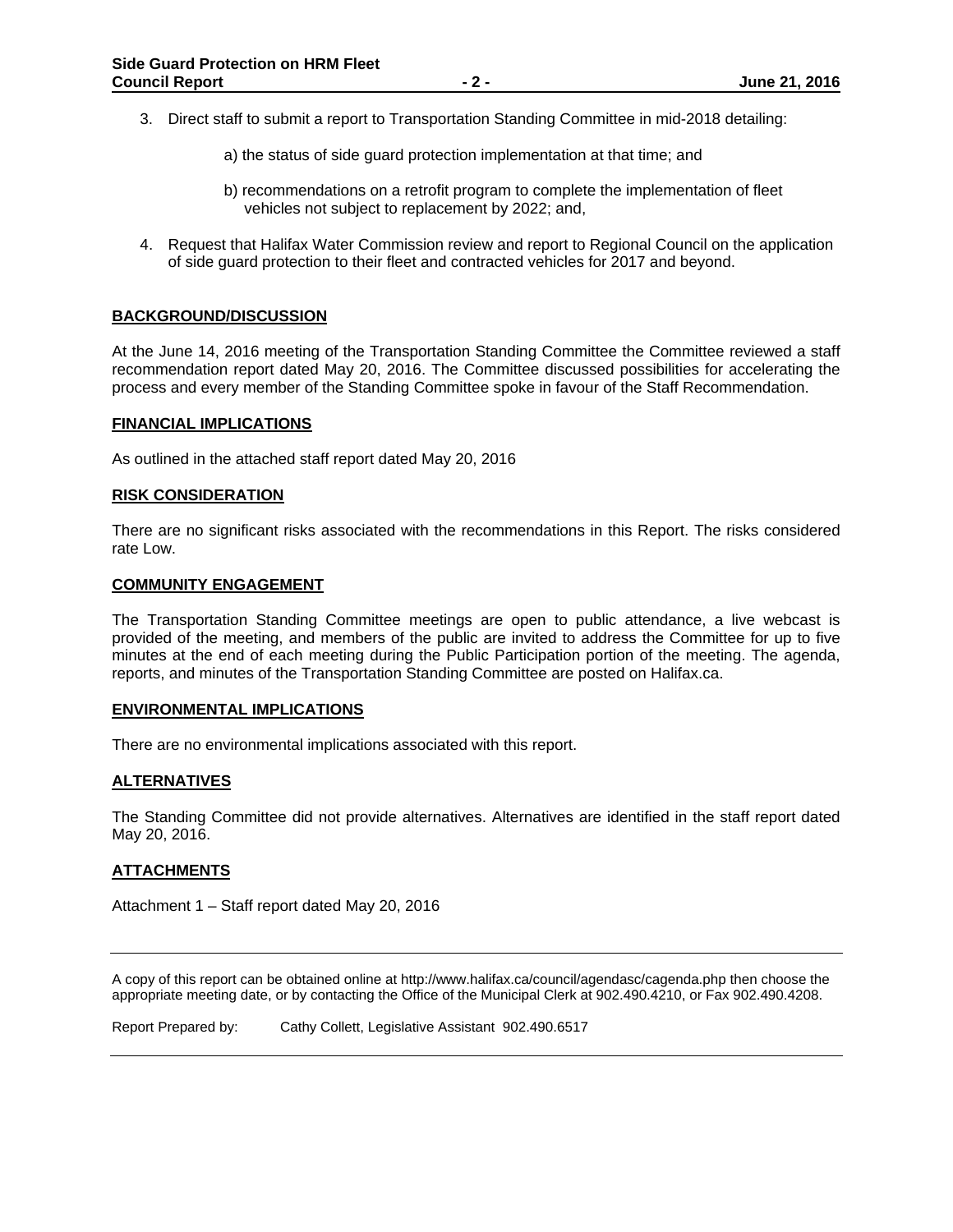

Attachment 1

P.O. Box 1749 Halifax, Nova Scotia B3J 3A5 Canada

# **Item No. Transportation Standing Committee June 14, 2016**

| TO:                  | Chair and Members of Transportation Standing Committee        |
|----------------------|---------------------------------------------------------------|
| <b>SUBMITTED BY:</b> | Original Signed                                               |
|                      | Bruce Zvaniga, P.Eng., Director Transportation & Public Works |
| DATE:                | May 20, 2016                                                  |
| <b>SUBJECT:</b>      | <b>Side Guard Protection on HRM Fleet</b>                     |

# **ORIGIN**

At its meeting on March 24, 2016 Transportation Standing Committee requested a staff report that:

- a) Assuming all new heavy trucks shall be equipped with side guards, outlines the annual additional cost required to ensure all trucks are equipped with side guards by 2022, starting in fiscal 2017/18.
- b) Outline the cost and legal authority of requiring long-term contractors (such as garbage collection and snow removal) to install side guards on all heavy vehicles.
- c) The cost and legal authority of requiring all city-contracted (including hourly/daily jobs) vehicles to be equipped with side guards.

## **LEGISLATIVE AUTHORITY**

*Halifax Regional Municipality Charter* ("*HRM Charter*"), subsection 61(3) **"**The property vested in the Municipality, absolutely or in trust, is under the exclusive management and control of the Council, unless an Act of the Legislature provides otherwise."

*HRM Charter*, subsection 75(1) "The Municipality may agree with any person for the provision of a service or a capital facility that the Municipality is authorized to provide."

## **RECOMMENDATION**

It is recommended that the Transportation Standing Committee recommend that Regional Council:

1. Direct staff to require side guard protection to achieve an approximate maximum ground clearance of 350mm, except where impractical, on: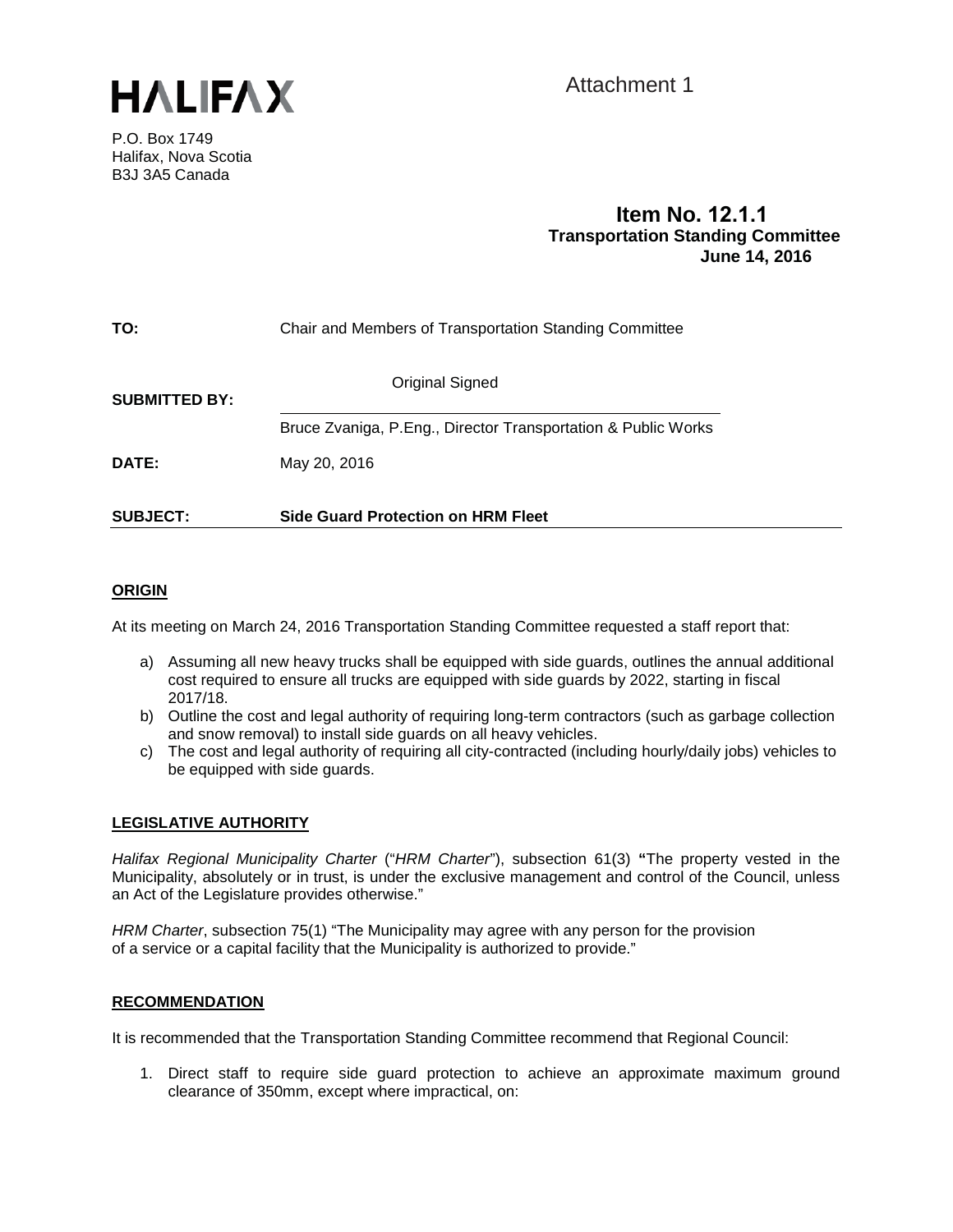- a. vehicles over 4500kg purchased or leased by Halifax Regional Municipality after April 1, 2017, and;
- b. contracted service provider vehicles over 4500kg on contracts awarded after April 1, 2017; and,
- 2. Direct staff to include sufficient funding in the preliminary 2017-18 Budget and Business Plan to acquire side guard protection on all appropriate vehicles purchased by, leased by, or contracted to deliver service to Halifax Regional Municipality; and
- 3. Direct staff to submit a report to Transportation Standing Committee in mid-2018 detailing:
	- a. the status of side guard protection implementation at that time; and
	- b. recommendations on a retrofit program to complete the implementation of fleet vehicles not subject to replacement by 2022; and,
- 4. Request that Halifax Water Commission review and report to Regional Council on the application of side guard protection to their fleet and contracted vehicles for 2017 and beyond.

# **BACKGROUND**

Large truck crashes are more likely to result in a pedestrian or bicyclist fatality than crashes involving passenger vehicles and more likely to be side-impact crashes. Side guards are vehicle-based safety devices that prevent pedestrians and cyclists, and in some instances motorcyclists, from falling into the exposed space between the axles of trucks with high ground clearance.

In a recently published report by the United States National Transportation Systems Center prepared for the City of New York (NYC), a review of available information related to side guard design and crash outcomes in countries requiring these safety devices indicated that, "the safety effectiveness of side guards has been well established." The fatality rate for bicyclists and pedestrians colliding with the side of a truck decreased by 61% and by 20%, respectively, following a national side guard requirement in the United Kingdom in the 1980s.

The City of New York reviewed regulatory and voluntary side guard precedents, as well as existing international technical specifications, to develop a foundation for NYC-based side guard standards. The review tailored the recommendations to focus on the most relevant types of vehicles in NYC's municipal fleets. These recommendations build upon existing European and United Kingdom side guard standards and are intended to advance the Safe Fleet Transition Plan for NYC fleet vehicles. This is the largest potential truck side guard pilot deployment for bicyclist and pedestrian safety in the United States.

Recognizing the diversity of vehicle types used by a municipality, the New York City review identified those types that may be exempted from side guard requirements:

- Street Sweepers
- Fire engines
- Car carriers
- Snow Clearing Equipment
- Special purpose vehicles where side protection is impractical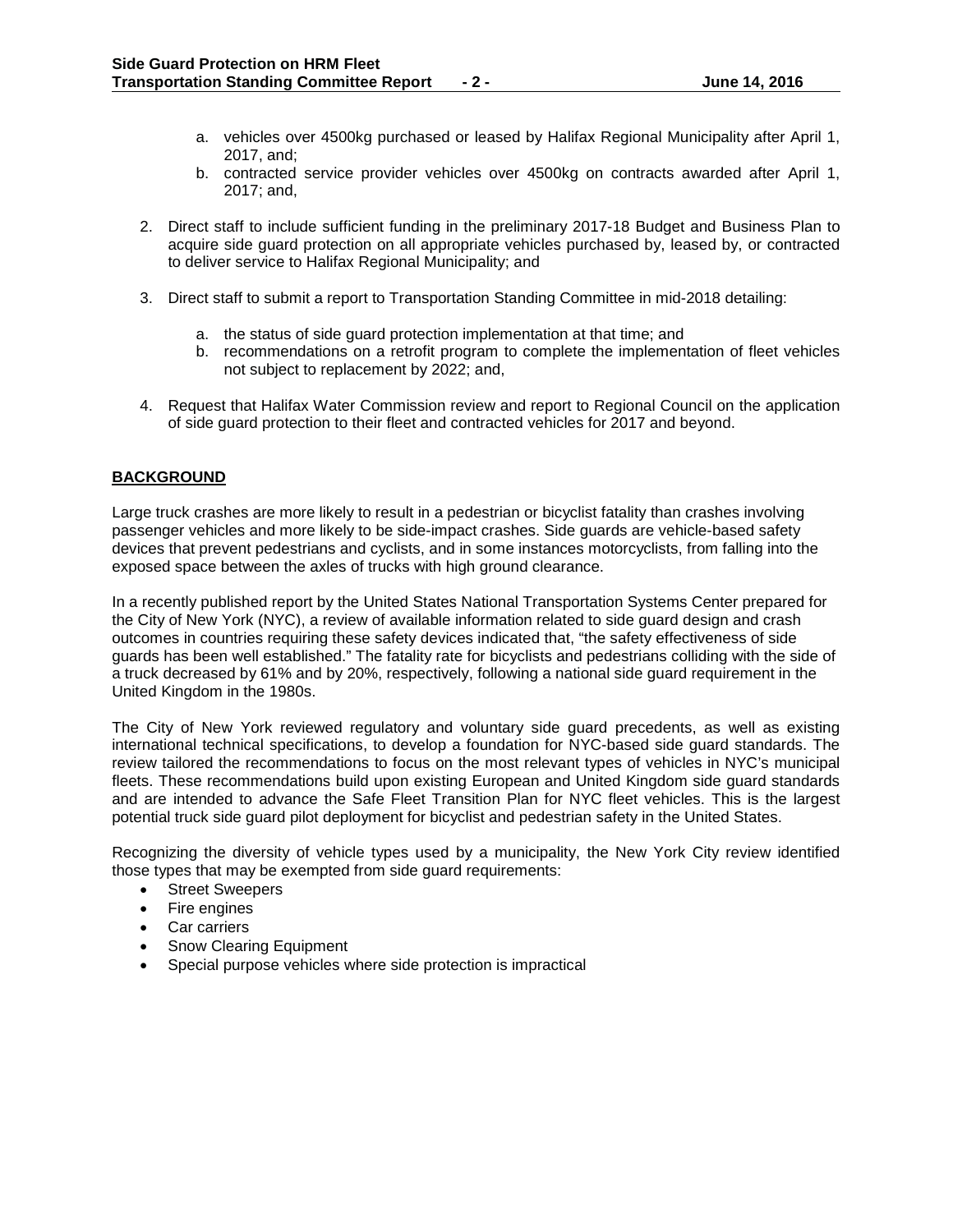# **DISCUSSION**

## **HRM Vehicles**

The municipality has approximately 83 heavy vehicles in its fleet to which side guard protection would be applicable. These vehicles generally have service lives of between 7 and 12 years. In any given year approximately 10 to 14 per cent of these vehicles are replaced.

Should Regional Council wish to implement side guard protection, staff would recommend that side guards be incorporated into the technical specifications when purchasing new vehicles/equipment. Staff does not recommend a retrofit program of existing vehicles at this time, because side guard protection is still in the early stages in North America and the industry specifications and senior government regulations will continue to evolve.

Vehicle manufacturers have not consistently adopted side guard protection equipment as part of their normal equipment offering. The approach recommended by staff will place the responsibility for equipment selection and installation with the vehicle supplier, and reduce the need for the municipality to be responsible for integration. To estimate the additional vehicle purchase cost with side guard protection included, staff applied the average retrofit cost of \$4,000 per vehicle. This would apply to between 9 to12 vehicles per year, for an estimated total additional cost of up to \$ 50,000 (including net HST) annually. At this rate, between 60 and 84 percent of the fleet would be equipped by 2022. To achieve 100 per cent implementation by 2022, staff recommends that they report back in 2018 on the progress and the state of the industry with a recommendation on retrofitting fleet vehicles which will not be replaced by 2022.

## Contracted Service Provider Vehicles/Equipment

The municipality contracts with a large variety of service providers who use heavy trucks to deliver service to the municipality. Examples of these contracted services include snow and ice clearing, road and facility construction, and waste management collection. Some of these vehicles due to their current design already have a maximum ground clearance of 350mm; and, other vehicles (e.g. loaders used for snow clearing) could not be equipped with side guard protection without interfering with their intended operation.

During the procurement process the municipality could include the requirement, where appropriate, to equip vehicles with side guard protection to meet contract specifications. Since side guard protection is not commonly present on most heavy trucks operating in Halifax today, it is anticipated that the retrofit cost to contractors would initially be included in the tender offers until the collective fleets are equipped.

The municipality has a large number of contracts with a variety of contract specifications and completion timeframes. For example, there are 34 winter snow and ice clearing contracts renewing after the 2016/2017 season. Two of these are street snow and ice control contracts that currently use approximately 10 heavy trucks to deliver the service. Another four snow and ice contracts expire after the 2018/19 season but contain options to extend up to 2022/23. Side guard requirements could be included in the renewal contracts impacting approximately 75 additional vehicles.

## **FINANCIAL IMPLICATIONS**

The average side guard protection retrofit cost per vehicle is estimated at approximately \$4,000. It is assumed the incremental additional cost to purchase a new vehicle equipped with side guards will be similar. Based on this assumption, the estimated total additional annual cost applicable to fleet replacement vehicles will be up to \$50,000 (net HST included).

Should Regional Council direct staff to implement a change, staff will include sufficient funds in the preliminary 2017/18 Budget and Business Plan submission to Regional Council.